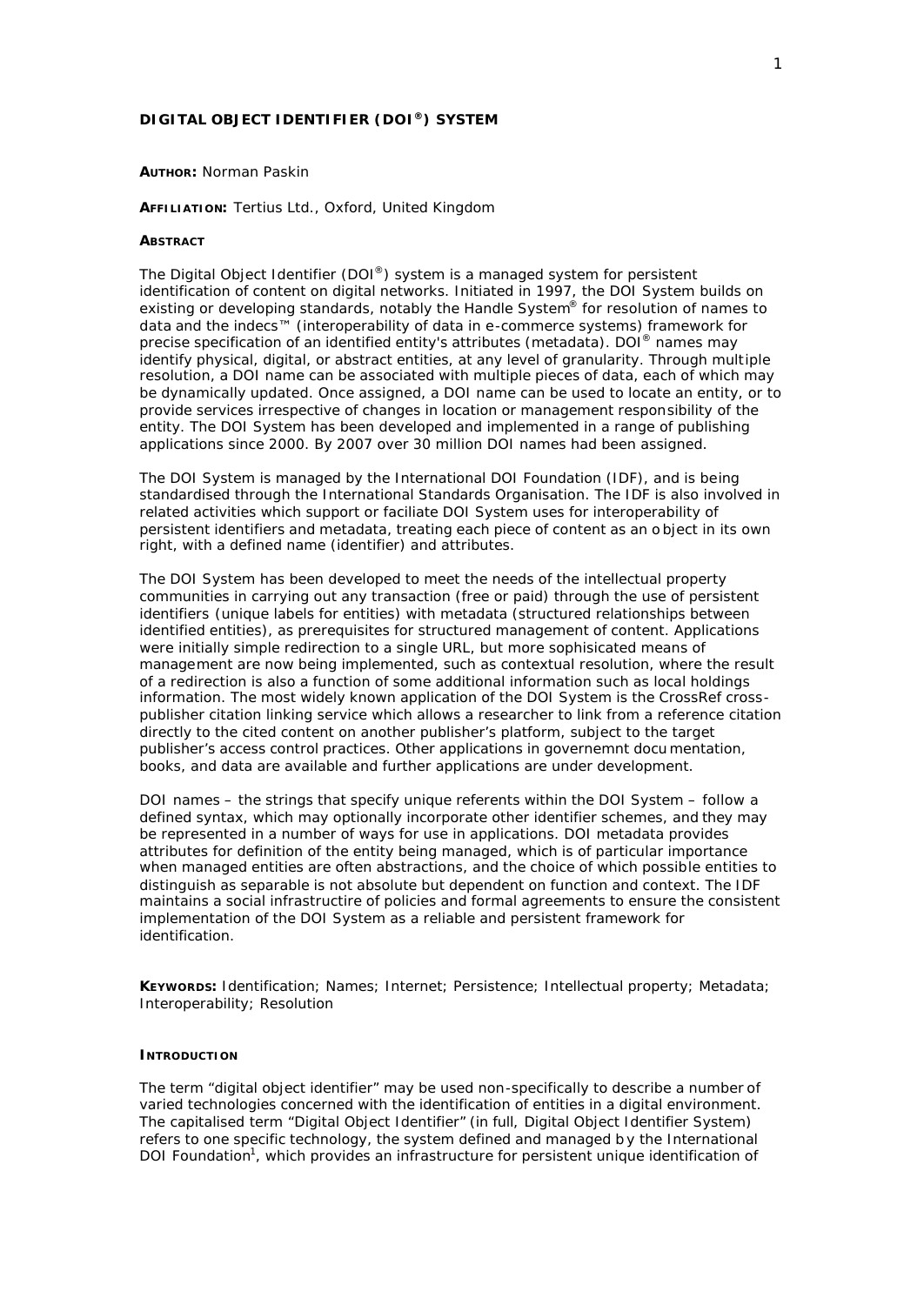entities (here termed "objects") on digital networks. This system is now widely deployed in a number of content-related applications.

### **TERMINOLOGY AND STANDARDISATIO N**

DOI<sup>®</sup> is an acronym for Digital Object Identifier. DOI<sup>®</sup> is a registered trademark of the International DOI Foundation, Inc. (abbreviated to IDF). The International DOI Foundation authorizes use of the mark DOI® free of charge provided that it is acknowledged by the superscript symbol "®" following the letters "DOI" in any printed or electronic document at its first occurrence, with the exception that when expressed as a URL or similar syntactic string "doi" forms part of the presentation of the DOI name and need not be so identified.

The unqualified term "DOI" alone (which was used in the early years of the system's development) is now deprecated, as a potential source of confusion, and the preferred usage is with a qualifier to re fer to either specific components of the DOI System (e.g. "DOI name": the string that specifies a unique referent within the DOI System); or the system as a whole ("DOI System": the functional deployment of DOI names as the application of identifiers in computer sensible form through assignment, resolution, referent description, administration, etc. as prescribed by the specification).

The system has been in widespread use since 2000 $^{2,3}$ , and the specification is currently a work item of the International Standards Organisation, expected to become a formal ISO standard in 2008 or 2009, as part of ISO TC46/SC9 (the group of the International Standards Organisation which deals with identification and description of "content related" entities, such as ISBN, ISSN, etc.)<sup>4</sup>. One component, the syntax of the DOI name, was standardised by the US National Information Standards Organization as "Syntax for the Digital Object Identifier", Z39.84-2000 in 2000 (revised five years later as Z39.84-2005)<sup>5</sup>.

The term "Digital Object Identifier" is construed as "digital identifier of an object", rather than "identifier of a digital object": the objects (entities) identified by DOI names may be of any form – digital, physical or abstract – as all these forms are necessary parts of any coherent content management system. The resolution component used in the DOI System is the Handle System, which is part of a wider Digital Object Architecture<sup>6</sup>; that architecture specifically deals only with digital objects with identifiers (handle s). There is no conflict in these two views, since any non-digital entity may be reified (or represented) as a corresponding digital object for the purposes of digital object management (though some care is needed in the definition of such objects and how they relate to non-digital entities).

## **HISTORY**

The DOI System was the result of a 1996 initiative of the Association of American Publishers (AAP) to develop tools to enable management of copyrightable materials in an electronic environment. That group recognised the need to uniquely and unambiguously identify content entities, rather than refer to them by locations, and commisioned a study to specify an appropriate technical solution, selected if possible from one or more existing technologies rather than developing a new system. In parallel, the International Publishers Association (IPA) and International Association of Scientific, Techical and Medical Publishers (STM) had commissioned a study to define a "unique file identifier" for similar purposes such as designating digital versions of journal articles. These efforts combined in 1997; recognising that such a practical initiative in unique persistent naming had widepsread potential applications, the combined AAP, IPA and STM group announced the launch of an open membership activity, the International DOI Foundation, at the Frankfurt Book Fair of October 1997, as an effort to implement the technology and develop further tools to manage such persistently named entities.

The role of the International DOI Foundation (IDF) is to "support the needs of the intellectual property community in the digital environment, by the development and promotion of the DOI System as a common infrastructure for content management. The Foundation is international in its membership and activities". The International DOI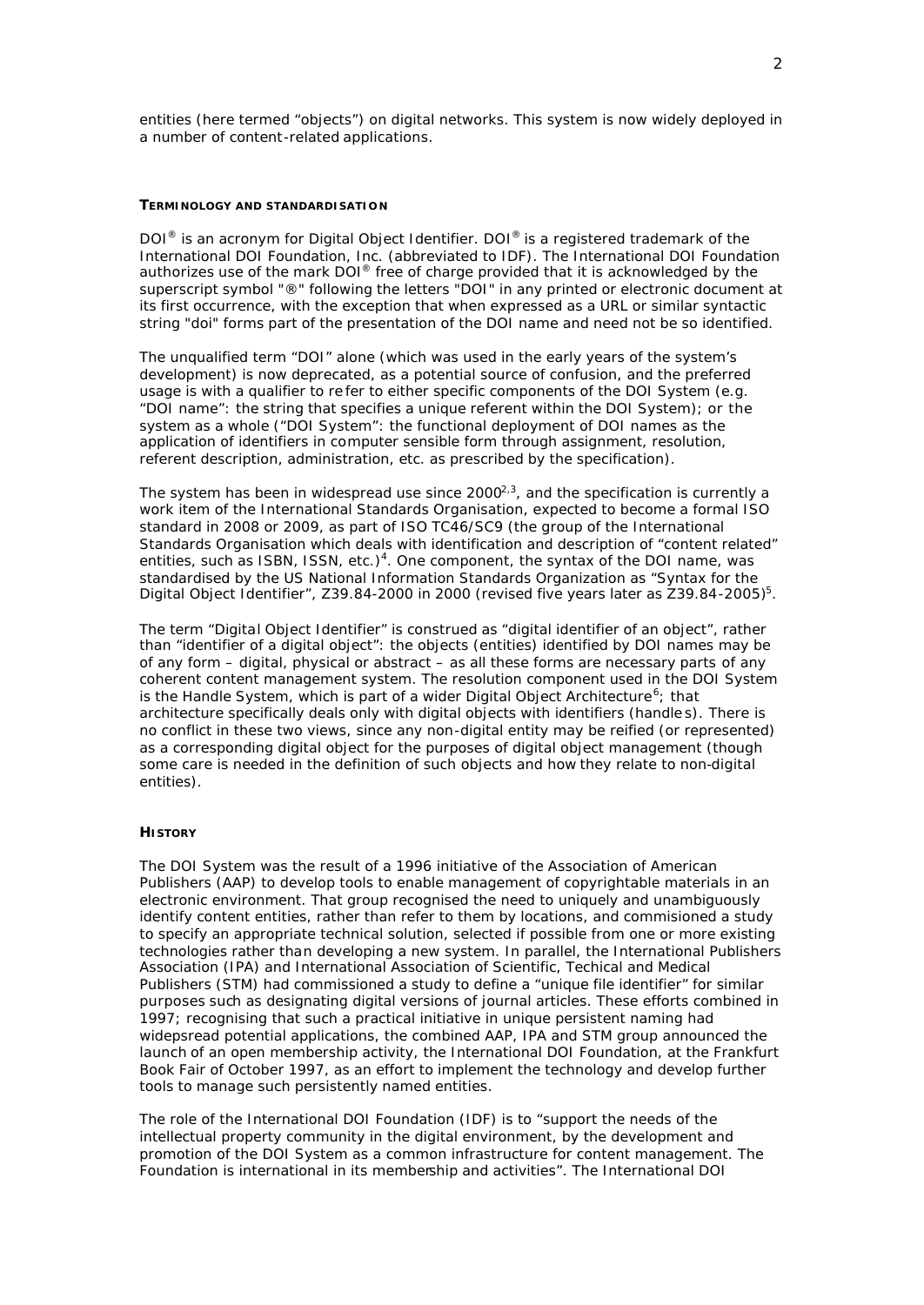Foundation, Inc. is a non-stock membership corporation organized under the General Corporation Law of the State of Delaware, USA. The Foundation is controlled by a Board elected by the members of the Foundation. The Corporation is a "not-for-profit" organization, i.e. prohibited from activities not permitted to be carried on by a corporation exempt from US federal income tax.

In late 2005 a number of changes were made by the International DOI Foundation (IDF) following the completion of a strategic review, with the development of a policy on ensuring persistence, adoption of a patents policy, and the continued evolution to a new structure, appropriate to the completion of the initial DOI System development activity and a focus on building more DOI name registrations among a committed social infrastructure network. As part of this development, a number of existing Registration Agencies in the publishing sector consolidated their activities, recognising the matura tion of the DOI name marketplace with the emergence of different business models, and taking advantage of the DOI System's infrastructure which ensures persistence of assigned identifiers. During its initial development years, the Foundation employed a small number of staff; in 2006, in line with the strategic plan, the management of the foundation was outsourced to an independent managing agent. The main IDF technology service is outsourced to the developers of the Handle System (Corporation for National Research Initiatives, based in Reston, VA.).

The IDF is financed entirely by its members. Members are either (a) Registration Agencies (which implement the DOI System, and pay a membership fee plus licence and operating fees to the IDF for support of common technical and social infrastructure) or (b) supporting organisations which have an interest in developing and deploying the system, of which there are two categories (Charter and General). The Foundation is evolving from an organisation funded by supporting organisations to one entirely self-financing, supported by operational regsitration agencies: this migration path has been consistently followed to date, with a year-on-year growth of operational revenues since inception. In 2007, approximatley 82% o f revenues were from operational registration agencies. A list of current regsitration agencies is maintained by the IDF at its web site. The Foundation publishes a regular e –mail news bulletin, and holds annual meetings for members, parts of which are open to non-members.

The development of the DOI System has proceeded through three parallel tracks:

- an initial implementation of persistent naming: a single redirection from a DOI name to a digital location (URL) of the entity or information about it;
- the development of more sophisicated means of management, such as contextual resolution, where the result of a redirection is also a function of some additional information such as local holdings information;
- collaboration with other standards activities in the further development of tools for managing entities in a digital environment.

The IDF maintains all technical information about the DOI System, much of which is available in the DOI Handbook.

#### **RELATED ACTIVITIES**

The DOI System is associated with two independent technical activities which it has used as components of DOI System implementations: the Handle System<sup>(R),</sup> and the indecs project. Each is used in other non-DOI System applications (an aim of the IDF has been to use existing solutions where these are available and proven to be useful). In theory, either of these components could be replaced in the DOI System by other technologies offering similar features, but in practice it seems unlilkely that any significant changes to the current technology will be necessary in the forseeable future: each is designed as a general-purpose solution to the particular task it performs.

The Handle System<sup>7</sup>, the resolution component of the DOI System, is a general-purpose distributed information system designed to provide an efficient, extensible, and secured global name service for use on networks such as the Internet. The Handle System includes an open set of protocols<sup>8 9 10</sup>, a namespace, and a reference implementation of the protocols. The DOI System is one implementation of the Handle System; hence a DOI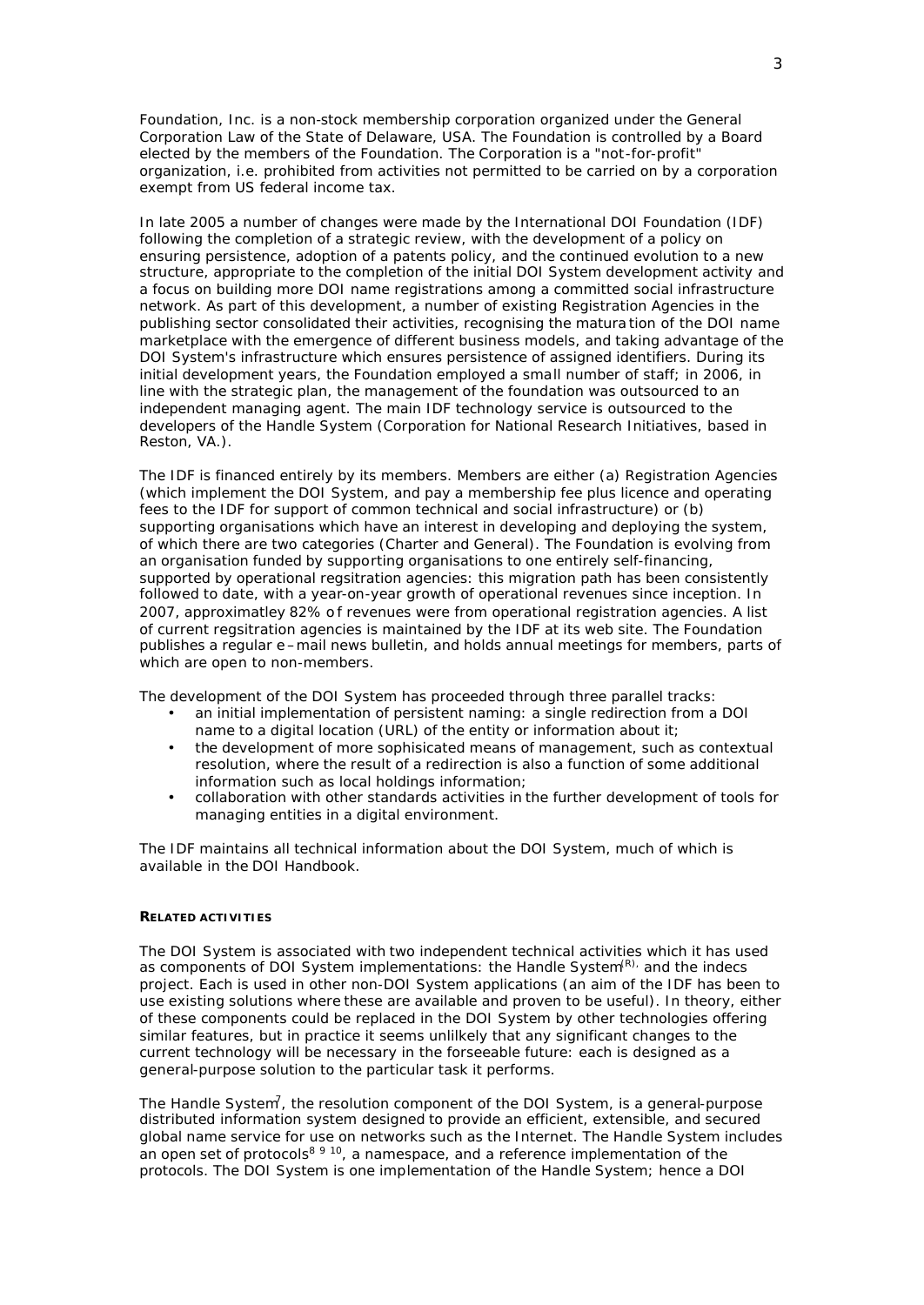name is a *Handle*. DOI names are distinguished from other handles by additional features and functionality, specifically *metadata* and *policy* forming the totality of the DOI System. The Handle System was a component selected by the origianl AAP 1996 study. It enables entities to be assigned first-class names, independent of domain names and other location-specific information, which can then be resolved (re-directed) to appropriate locations: since the resolution destination is managed and can be changed, this provides a tool for persistence, avoiding "404 not found" and similar problems with URLs. The Handle System is used in a variety of applications such as the Content Object Repository Discovery and Resolution Architecture (CORDRA) of the US Dept. of Defense Advanced Distributed Learning initiative; The Library of Congress National Digital Library Program; the US DoD Defense Virtual Information Architecture (DVIA), and applications in GRID computing and advanced future internet architectures. A comprehensive web resource for the Handle System is available.

The indecs (interoperability of data in e commerce systems) project<sup>11</sup> was the basis of the DOI System's data model for semantically interoperable metadata. This allows the use of a variety of existing metadata schemes with DOI names in a common framework. At the time of the International DOI Foundation launch, the importance of interoperable metadata was not widely appreciated and avaiable schemes were weak. The indecs project (1998- 2000) was co-funded by the EU and a wide variety of publishing, library and rights bodies to address this problem; the IDF was one of the early funders and supporters of indecs, which delivered a generic data model of e-commerce for all types of intellectual property<sup>12</sup>; this led, through other projects, to a contextual ontology architecture, a detailed extensible data model supporting semantic interoperability in many developments e.g. the ISO MPEG-21000-6 Rights Data Dictionary<sup>13</sup>; the music industry DDEX Digital Data Exchange standards<sup>14</sup>; the publishing industry ONIX messaging schemas and ONIX schemes for Licensing Terms, Repertoire and Distribution<sup>15</sup>. It is consistent with other major ontology work such as FRBR, ABC-Harmony, OWL, CIDOC CRM, and informs the RDA (Resource Description and Access)/ONIX framework for resource categorization built on the foundation established for the Anglo-American Cataloguing Rules  $(AACR)^{16}$ . The International DOI Foundation is the ISO registration authority for the MPEG-21000-6 Rights Data Dictionary. This dictionary provides the basis for a resource to create widely understood, consistent meaning for Digital Rights Management systems and other systems requiring semantic interoperability of terms.

The International DOI Foundation, particularly through its CrossRef registration agency<sup>17</sup>, has also been closely involved in the development of the OpenURL, a mechanism for transporting metadata and identifiers describing a publication for the purpose of contextsensitive linking. The DOI System is now widely implemented using OpenURL by many libraries: further information on this topic is available from the CrossRef web site. The use of open URL was the first widespread example of the second strand of DOI System development: more sophisticated means of management such as contextual resolution.

The expertise of the IDF in issues such as resolution and semantic interoperability has also led to some IDF members being active particpants in discussions of further identifier scheme developemnt in the third track of DOI System development (collaboration with other standards activities in the further development of tools for managing entities in a digital environment), such as the International Standard Text Code (ISTC) numbering system for the identification of textual works, and identifiers for parties (persons and organisations), and licences.

### **SCOPE**

The DOI System specification is an abstract framework which does not specify a particular context of its application, but is designed with the aim of working over the Internet (defined as a global information system including the underlying communications technology, and higher-level protocols and end-user applications, the associated data structures and the means by which the information may be processed, manifested, or otherwise used<sup>18</sup>). A DOI name is permanently assigned to an object, to provide a persistent link to current information about that object, including where the object, or information about it, can be found on the Internet.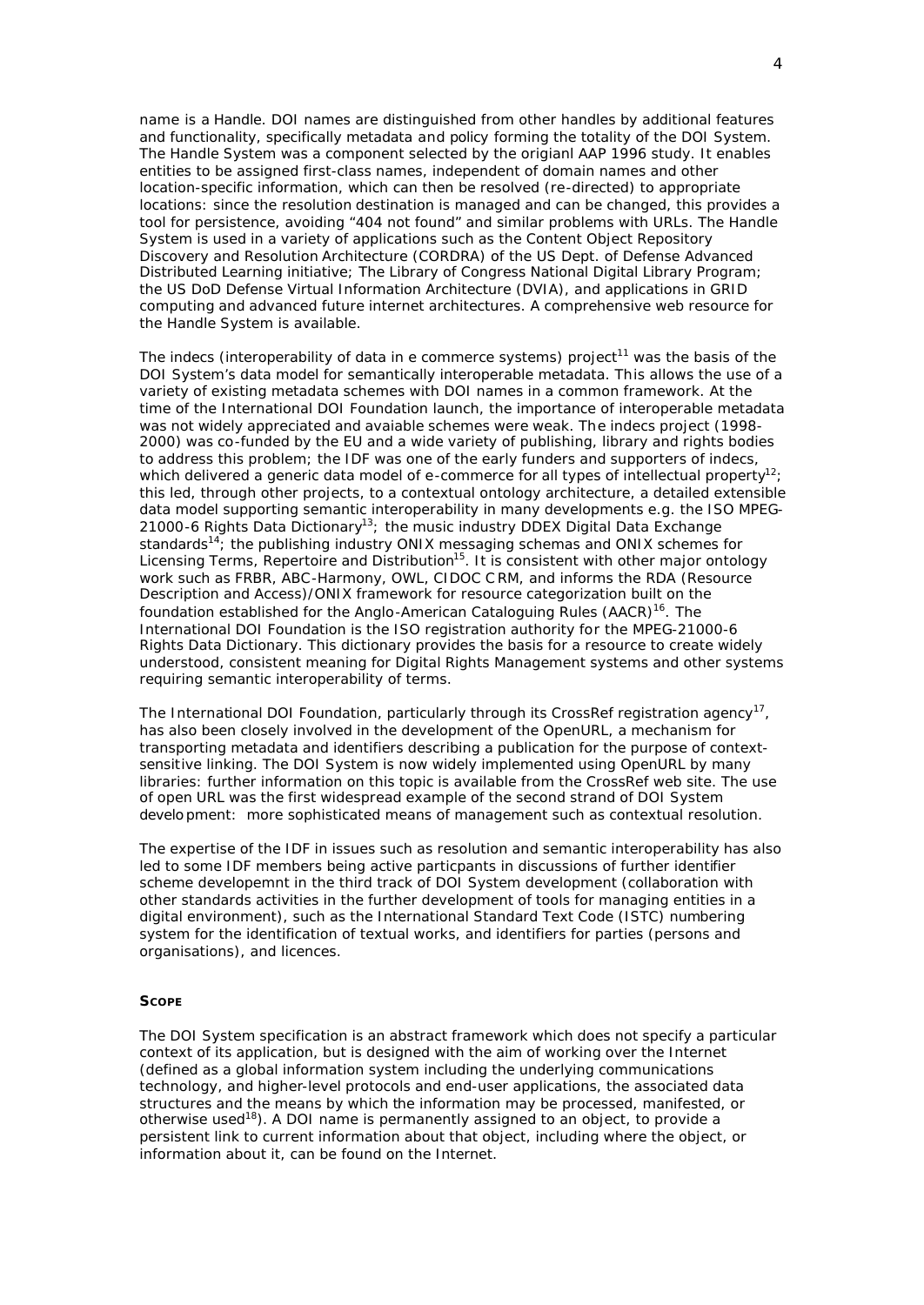A DOI name may be used to identify objects of any material form (digital, physical) as well as abstractions (such as textual works). "DOI" is construed as "digital identifier of an object" (not "identifier of a digital object"). A DOI name is not intended as a replacement for other well-known identifier schemes, such as those of ISO TC46/SC9<sup>19</sup> (ISBN, ISSN, ISAN, ISRC, etc), or other commonly recognised identifiers. If an object is already identified with another identifier string, the character string of the other identifier may be integrated into the DOI name syntax, and/or carried in DOI name metadata.

The scope of the DOI System is not defined by reference to the type of content (format, etc), but by reference to the functionalities it can provide and context of use. The DOI System provides for unique identification, persistence, resolution, metadata and semantic interoperability. Information about an object can change over time, including where to find it, but its DOI name will not change. Applications include but are not limited to managing content location and access; managing metadata; facilitating electronic transactions; persistent unique identification of any form of any data; commercial or non-commercial transactions.

A DOI name may be assigned to any object of any form whenever there is a functional need to distinguish it as a separate entity. Registration Agencies may specify more constrained rules for the assignment of DOI names to objects for DOI-related services. The principal focus of assignment is content-related entities such as text documents; data sets; sound carriers; books; photographs; serials; audio, video and audiovisual recordings; software; abstract works; artwork, etc., and related entities in their management, e.g. licences, parties.

A DOI name can, within the DOI System, be resolved to values of one or more types of data relating to the object identified by that DOI name, such as a URL, an e -mail address, other identifiers, and descriptive metadata.

The content of an object associated with a DOI name is described unambiguously by DOI name metadata, based on a structured extensible data model that enables the object to be associated with arbitrarily precise metadata to support description and services. The data model supports interoperability between DOI System applications.

## **APPLICATIONS**

The first major application of the DOI System, and still currently the largest, was the use of DOI names by CrossRef, an independent membership association founded and directed by publishers. CrossRef's mandate is to connect users to primary research content, by enabling publishers to work collectively in a DOI System registration agency for scholarly and professional publications. Beginning in 2000, it set up and currently operates a crosspublisher citation linking system that allows a researcher to click on a reference citation on one publisher's platform and link directly to the cited content on another publisher's platform, subject to the target publisher's access control practices. The CrossRef citationlinking network in mid 2007 covered some 30 million articles and other content items from several hundred scholarly and professional publishers.

Other applications of the DOI System include in several existing ISBN agencies which have also become DOI Registration Agencies and are active in collaboration to enhance ISBN functionality. In 2004, a programme was announced to assign DOI names to all European Union Publications through the Office for Official Publications of the European Communities. In 2005 an agency was launched to persistently identify scientific data sets through the DOI System. In early 2007 a Chinese DOI Registration Agency was appointed. A list of current Registration Agencies is maintained by the IDF on its web site.

Some applications have remained at a relatively small scale. Trial applications may be developed as pilot-scale (without a corresponding formal Registration Agency); the IDF encourages a wide variety of experimental and development activities. It may be expected that other large-scale applications will emerge as the sophistication of content management on digital networks increases.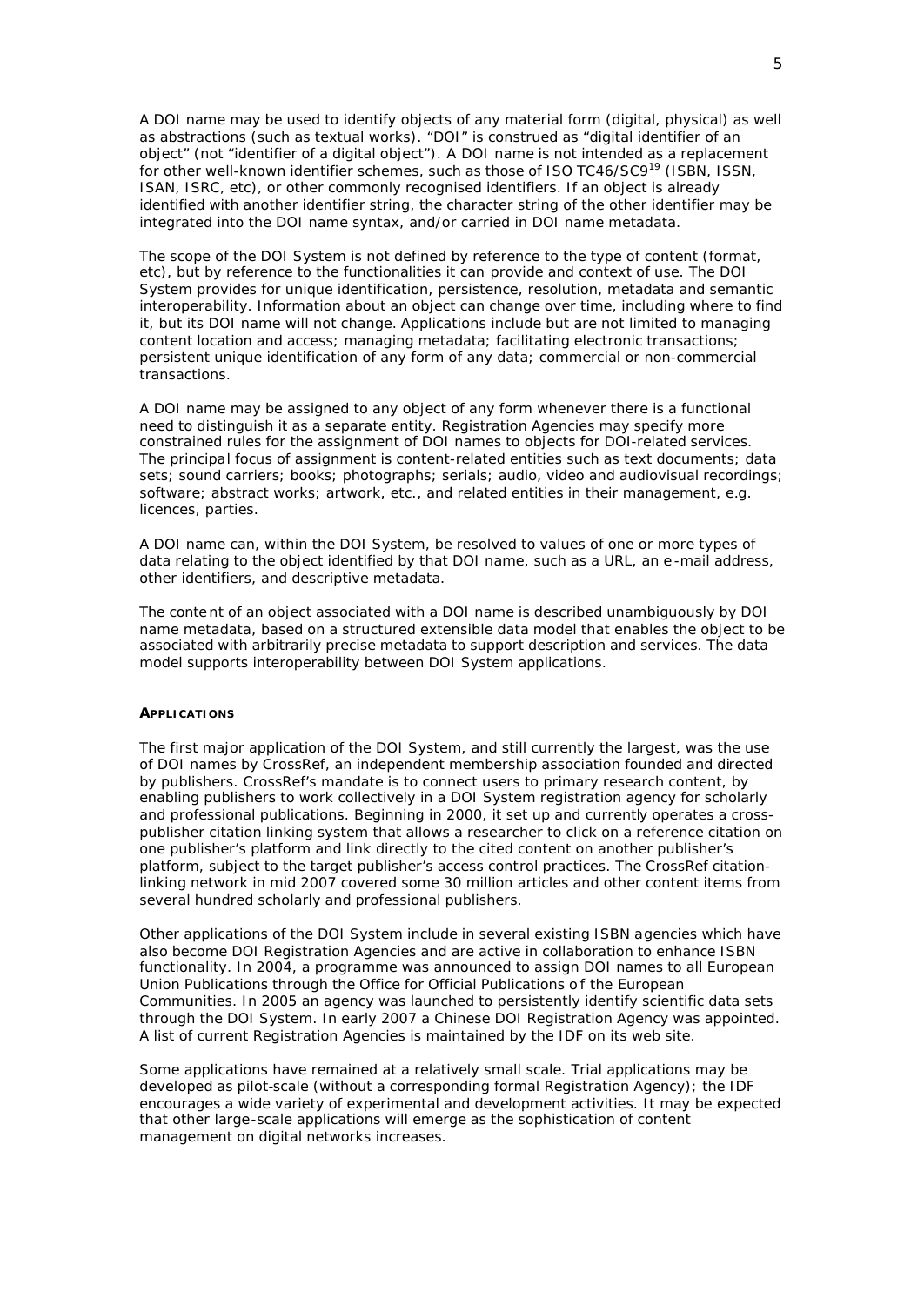A DOI name may be assigned to any entity, regardless of the extent to which it may be a component part of some larger entity. DOI names may be assigned at arbitrary levels of granularity or abstraction. For example, separate DOI names may conceivably be assigned to: a novel as an abstract work; a specific edition of that novel; a specific chapter within that edition of the novel; a single paragraph; a specific image or quotation; as well as to each specific manifestation in which any of those entities are published or otherwise made available, or any other level of granularity which a registrant deems to be appropriate.

Each DOI name specifies one and only one referent in the DOI System. A referent may be specified by more than one DOI name, though this is a deprecated practice: where multiple DOI names are assigned to the same referent, e.g. through assignment of DOI names by two different Registration Agencies, Registration Agencies are encouraged to collaborate in provide a unifying record for that referent.

### **SYNTAX OF DOI NAMES**

A DOI name is the string that specifies a unique object (the referent) within the DOI System. The DOI name syntax (standardised as ANSI/NISO Z39.84-2005) prescribes the form and sequence of characters comprising any DOI name. The DOI name syntax is made up of a *prefix* element and a *suffix* element separated by a forward slash. There is no defined limit on the length of the DOI name, or of its prefix or its suffix elements. The DOI name is case-insensitive and may incorporate any printable characters from the Unicode Standard.

The combination of a unique prefix element (assigned to a particular DOI name registrant) and a unique suffix element (provided by that registrant) is unique, and so allows the decentralized allocation of DOI names. The DOI name is an opaque string for the purposes of the DOI System. No definitive information should be inferred from the specific character string of a DOI name. In particular, the inclusion in a DOI name of any Registrant code allocated to a specific organization does not provide evidence of the ownership of rights or current management responsibility of any intellectual property in the referent. Such information can be asserted in the associated DOI name metadata.

The DOI name prefix is composed of two components: a Directory indicator followed by a Registrant code, separated by a full stop (period) (e.g. 10.1000). The Directory indicator is always "10" and distinguishes the entire set of character strings (prefix and suffix) as Digital Object Identifiers within the wider resolution system. The Registrant code is a unique alphanumeric string assigned to an organization that wishes to register DOI names (four digit numeric codes are the current preferred though not compulsory registrant code syntax). The Registrant code is assigned through a DOI Registration Agency. A registrant may have multiple registrant codes. Once a DOI name is assigned the string should not be changed, including its Registrant code element, regardless of any changes in the ownership or management of the referent object; if an object is withdrawn from digital access, its DOI name should still resolve to some appropriate message to this effect. The Registrant code may be further divided into sub-elements for administrative convenience if desired (though applications so far have made relatively little use of this functionality). Each sub-element of the Registrant Code is then preceded by a full stop (e.g. 10.1000.10): such sub-division implies no hierarchical relationship; each prefix string, whether subdivided or not, has equal status in the DOI System. Sub-divided prefixes may however have technical resolution implications and should be used with care.

> • EXAMPLE: a DOI name with the prefix element "10.1000" and the suffix element "123456": 10.1000/123456

The unique suffix may be a sequential number, or it may incorporate an identifier generated from or based on another system used by the registrant (e.g. ISBN, ISSN, ISTC). In such cases, the existing system may specify its own preferred construction for such a suffix:

• EXAMPLE: a DOI name suffix using an ISSN: 10.1038/issn.0028-0836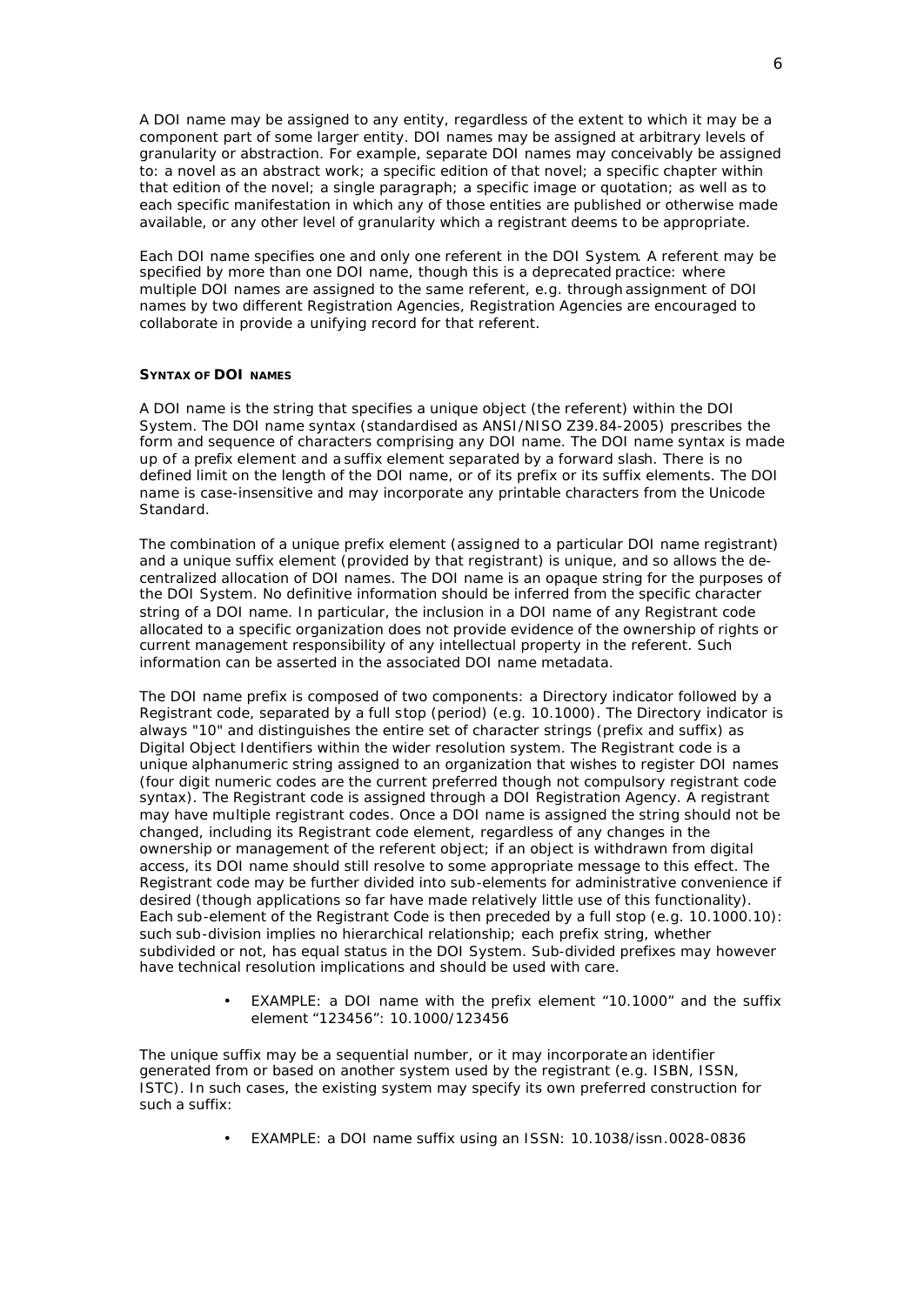### **VISUAL PRESENTATION A ND OTHER REPRESENTATIONS OF DOI NAMES**

When displayed on screen or in print, a DOI name is normally preceded by a lowercase "doi:" unless the context clearly indicates that a DOI name is implied.

• EXAMPLE: the DOI name 10.1006/jmbi.1998.2354 is displayed as doi:10.1006/jmbi.1998.2354.

The use of lowercase string "doi" follows the specification for representation as a URI<sup>20</sup> (as for e.g. "ftp:" and "http:").

When displayed in web browsers the DOI name itself may be attached to the address for an appropriate proxy server, to enable resolution of the DOI name via a standard web hyperlink. The IDF maintains a list of approved proxy servers (e.g. http://dx.doi.org/ resolves DOI names in the context of web browsers using the Handle System resolution technology). To resolve a DOI name via a standard web hyperlink, the DOI name itself should be appended to the address for the proxy server:

• EXAMPLE: the DOI name *10.1006/jmbi.1998.2354* would be made an active link as *http://dx.doi.org/10.1006/jmbi.1998.2354*.

DOI names so represented in a URL and transported by the HTTP protocol are constrained to follow standard IETF guidelines for URI representations. The syntax for URIs is more restrictive than the syntax for DOI names; some characters are reserved and will need encoding. The IDF provides current information on appropriate encoding of characters in the DOI Handbook.

Certain client or server software may be able to handle DOI names using native handle resolution technology (i.e. *doi:10.1006/jmbi.1998.2354* would be interpreted by the browser and automatically resolved without the addition of the proxy server address).

DOI names may be represented in other forms in certain contexts (e.g. in the info URI schema<sup>21</sup>). The IDF maintains a current list of such representations.

#### **RESOLUTION OF DOI NAMES**

Resolution is the process of submitting a specific DOI name to the DOI System and receiving in return the associated values held in the DOI name resolution record for one or more types of data relating to the object identified by that DOI name. This may include, but is not restricted to, types of data such as a location (URL), an e-mail address, another DOI name, descriptive metadata, etc. The referent objects referred to by DOI names may be of various types (e.g. abstractions as "works", physical "manifestations", performances) that may or may not be directly accessible in the form of a digital file or other manifestation; hence the resolution may or may not return an instance of the object. Resolution may involve one or more intermediate mapping operations.

DOI name resolution records may include one or more URLs, where the object may be located, and other information provided about the entity to which a DOI name has been assigned, optionally including but not restricted to: names, identifiers, descriptions, types, classifications, locations, times, measurements, and relationships to other entities.

The initial implementation of the DOI System, that of persistent naming, uses a single redirection from a DOI name to a digital location (URL) of the entity or information about it (figure 1).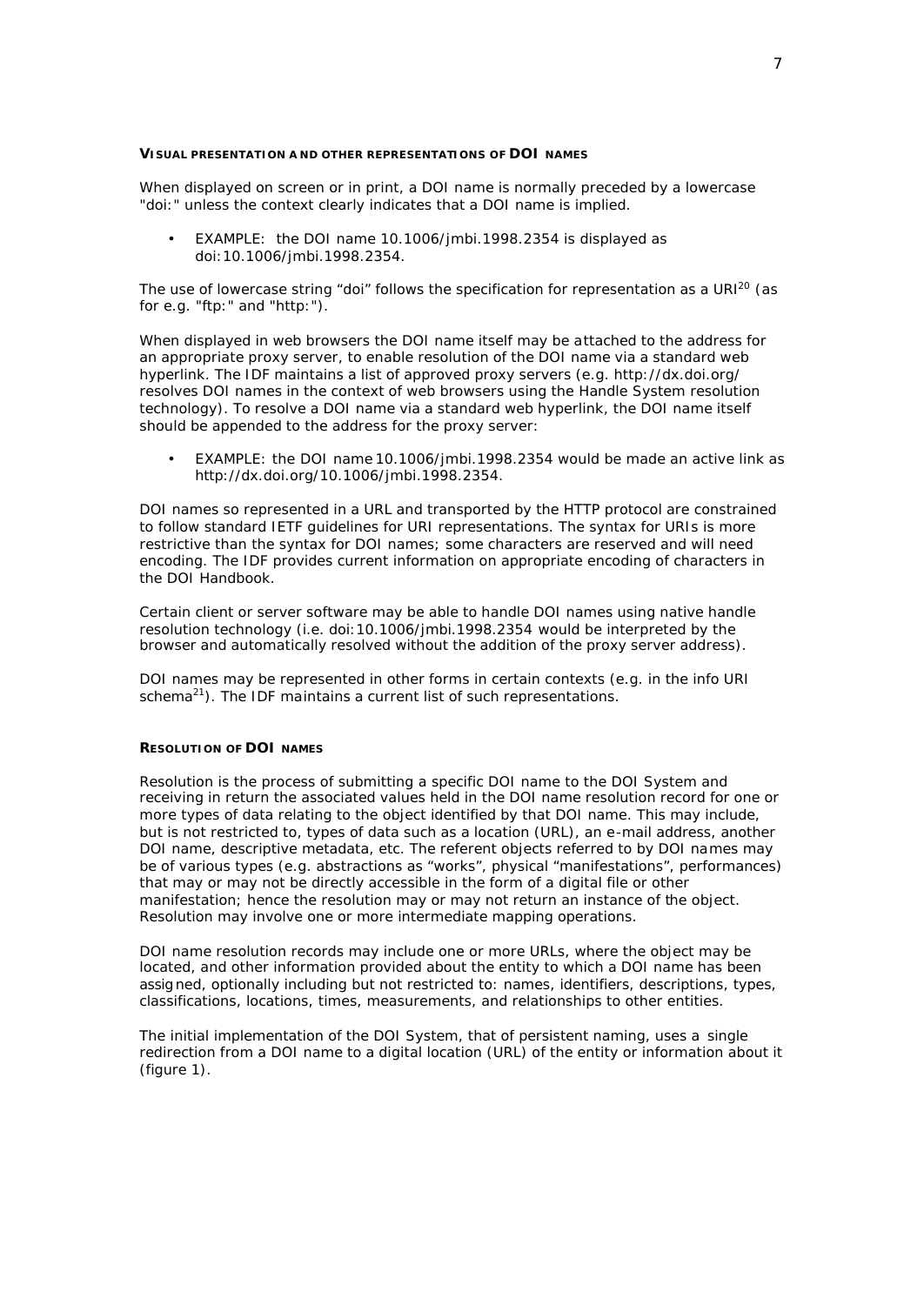

*Fig. 1. The role of the DOI System in providing a persistent identifier. Content originally at one URL has been moved to a new URL. Through a single change in the DOI System directory, all instances of the DOI name identifying that content, even if already recorded in print, as bookmarks, etc., will automatically resolve to the new URL, without the user having to take any action. (©International DOI Foundation.)*

A significant functionality of the DOI System is the capability of multiple resolution, i.e. delivering more than one typed "value" back from a resolution request. (figure 2)



*Figure 2: Schematic representation of multiple resolution. The DOI name 10.1000/123 resolves to four values within the DOI System. An application is shown here which has the capability of selecting one of these results on the basis of some information provided in the resolution result and the local application. (©International DOI Foundation.)*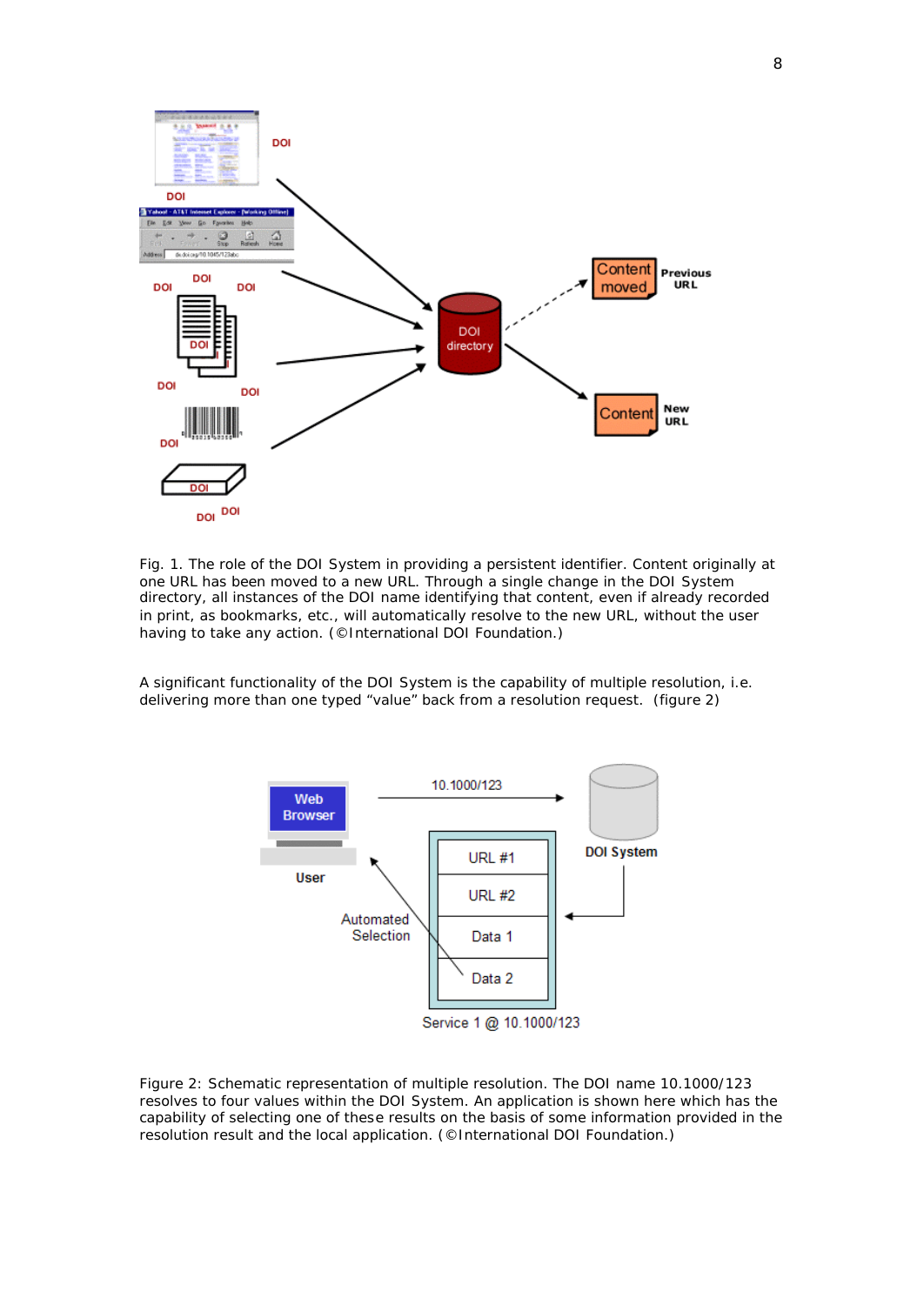The Handle System used in the DOI System is natively capable of multiple resolution; the types are extensible, and o nly a few are globally defined. Designing an application to use that functionality is open to anyone to do; the downside of that is a potential proliferation of incompatible types. For that reason the IDF developed a consistent data model for each of its Registration Agencies to use, to ensure consistency and enhance interoperability. Within the DOI System a set of handle value types were developed in the context of the DOI<sup>®</sup> API, which type the entire handle: this single type/value pair serves as a guide to evaluating the handle and the rest of its type/value pairs. This is an example of using a minimally defined infrastructure to develop more complex applications and services. This defines the concept of DOI® Application Profiles and DOI® Services, to group similar typed values and manage DOI names by groups through clustering, association of groups with behaviour (services), and redirection (see figure 3).



*Figure 3: abstract view of Application Profile Framework. DOI names are linked into Application Profiles. Any single DOI name can be a member of multiple Application Profiles. Each Application Profile can be linked into multiple services. That linkage is to one or more specific instances of a service. Each defined service can be made available in multiple ways, referred to as instances. Each of the instances would be usable by all of the members of one or more Application Profiles. This makes it possible to add a service to many DOI names by adding that service to relatively few Application Profiles. (©International DOI Foundation.)*

### **METADATA REGISTERED WITH DOI NAMES**

Assignment of a DOI name requires the registrant to record metadata describing the entity to which the DOI name is being assigned. The metadata describes the entity to the degree that is necessary to distinguish it as a separate entity within the DOI System.

The object is described unambiguously and precisely by DOI name metadata, based on a structured data model that enables the referent of a DOI name to be associated with arbitrarily precise metadata to support description and services associated with a referent. This is designed to promote interoperability within networks of DOI name users by enabling independent systems to exchange information and initiate actions from each other in transactions involving DOI names. Since DOI names may be assigned to any type of entity, such interoperability can be across different types of content (e.g. audiovisual,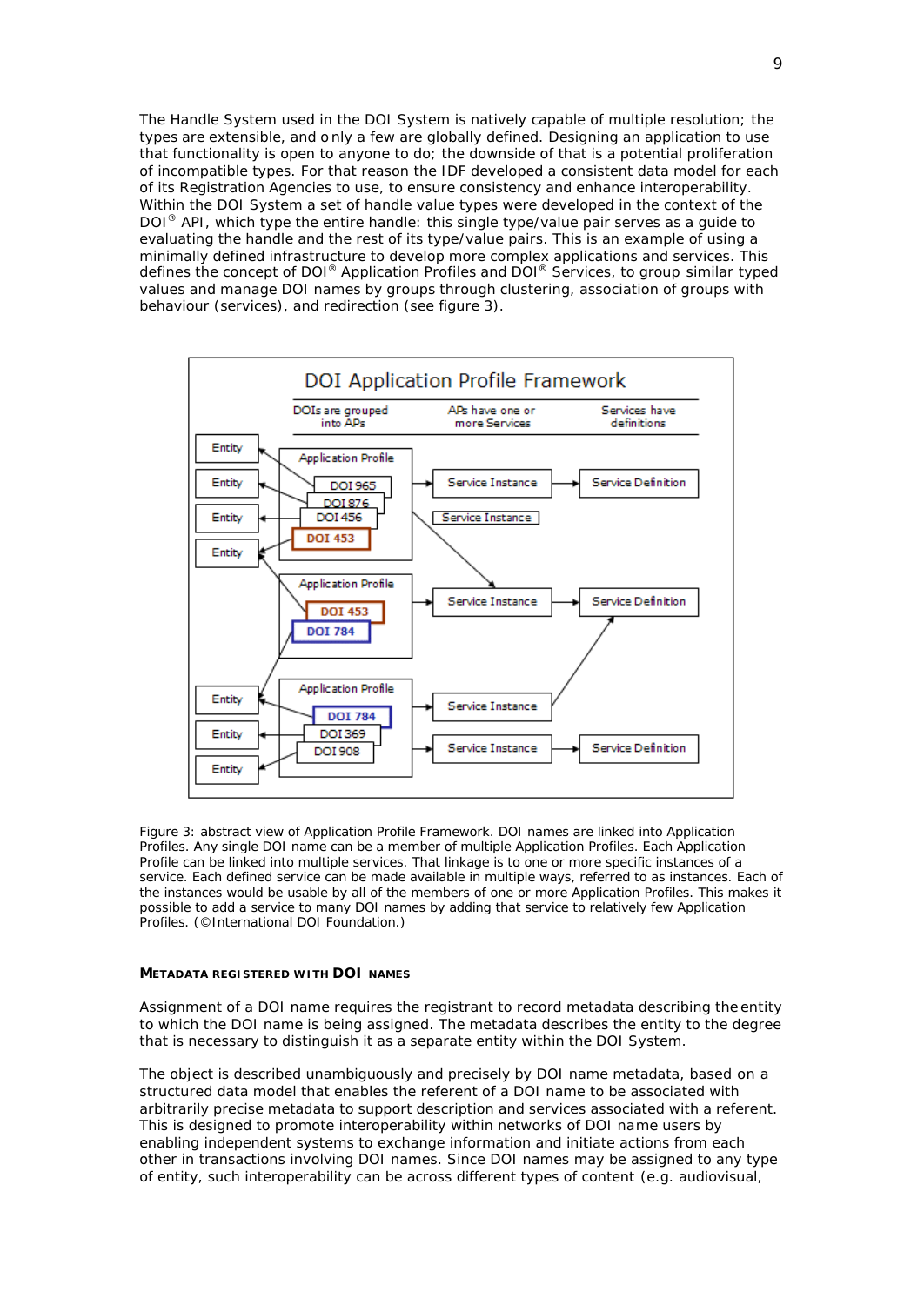music and text). The requirement for metadata also ensures minimum standards of quality of administration of DOI names by registration agencies, and facilitates the administration of the DOI System as a whole.

A minimum set of such metadata, the DOI® kernel, is specified by the IDF and this includes some key elements such as other identifiers commonly referencing the same referent (e.g. ISBN, ISRC), and the name by which the referent is usually known (e.g. title). This minimum kernel may be enhanced by the development of specific Application Profiles with metadata elements appropriate to a particular application or set of applications. The IDF also specifies the template for a DOI® Resource Metadata Declaration (RMD), a form of message designed specifically for the exchange of metadata between DOI System Registration Agencies to support their service requirements. A RMD is developed by two or more registration agencies in accordance with the IDF format and schema specifications.

The IDF specifies a Data Dictionary as the repository for all data elements and allowed values used in DOI name metadata specifications.

The use of these tools for DOI name metadata has been limited in initial applications. It may be expected that more applications will emerge as the sophistication of content management on digital networks increases.

### **SOCIAL INFRASTRUCTURE**

No time limit for the existence of a DOI name is assumed in any assignment, service or DOI System application: DOI names are intended to be persistent identifiers. A DOI name and its referent are unaffected by changes in the rights associated with the referent, or changes in the management responsibility of the referent object. Since such persistence requires a social infrastructure, policies as well as technical infrastructure need to be defined and implemented. The IDF develops and implements policies such as rules for transfer of management responsibility between Registration Agencies, requirements placed on Registration Agencies for maintenance of records, default resolution services, and technical infrastructure resilience. These are codified in a formal agreement between the IDF and each of its Registration Agencies.

The DOI System is not a means of archival preservation of identified entities. The DOI System provides a means to continue interoperability through exchange of meaningful information about identified entities and initiated actions between different systems through, at a minimum, persistence of the DOI name and description of the referent.

### **CONCLUSION**

The Digital Object Identifier System provides a system for the identification and hence management of information ("content") on digital networks, providing persistence and semantic interoperability. The DOI System is not designed as a single application, but as a generic framework of identification, resolution, metadata, and policy that can be applied to all entities in a network environment.

The DOI System implements fundamental principles of identification, resultin g in a practical implementation already widely adopted in technical publishing and extending to other sectors. It provides both underlying technical standards and practical policies for a cost-recovery, self-supporting network of implementation, including both automated processes and necessary human intervention.

The DOI System uses existing standards while also collaborating with leading work in naming and metadata to develop proposals for further evolving appropriate agreed standards. The system is developed and managed by the non-profit International DOI Foundation, which aims to work with existing standards and partner organizations to facilitate wide uptake of the DOI System.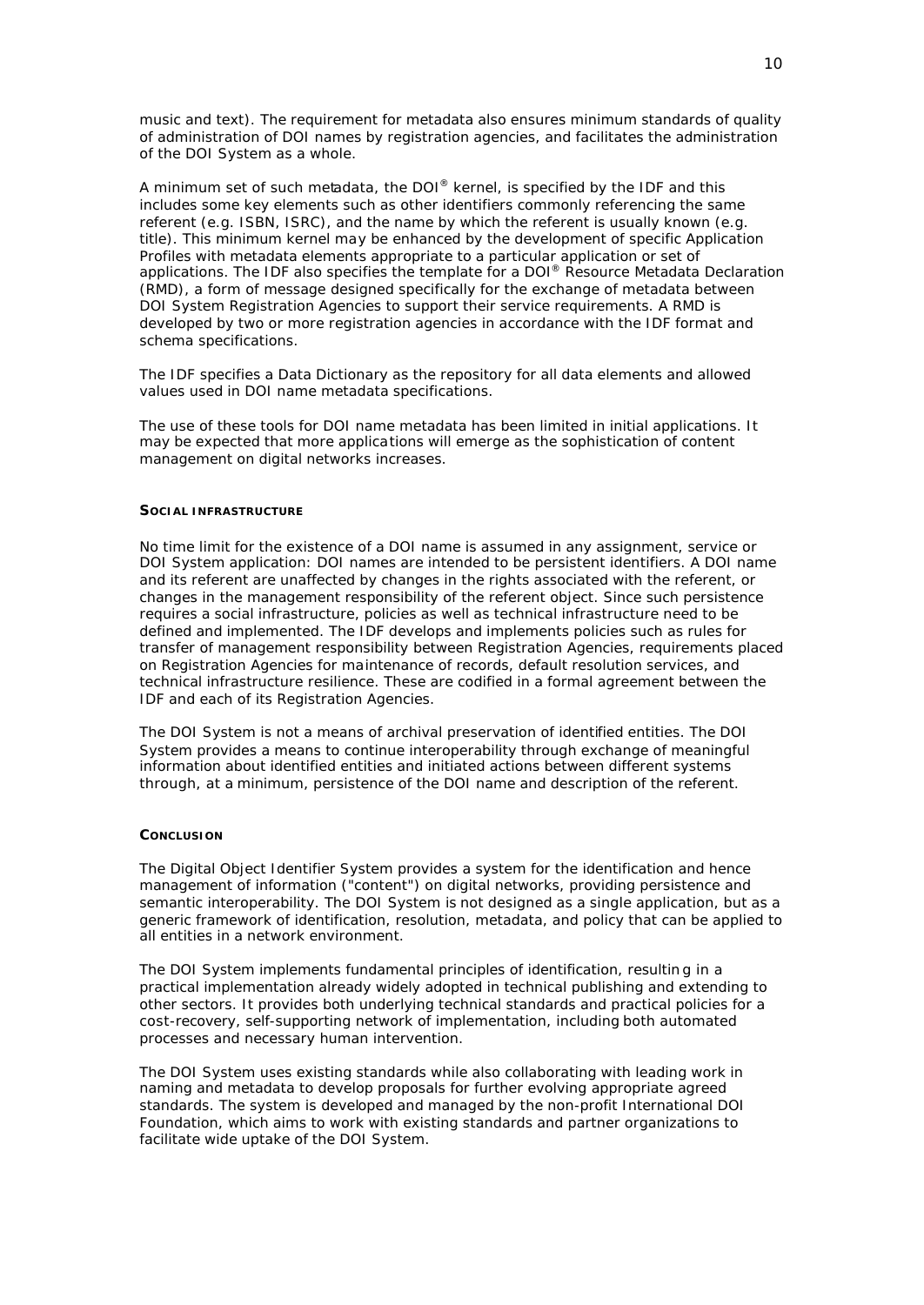The DOI System is a proven success and has demonstrated that the system is resilient and scalable and able to support production-scale applications. It brings a practical implementation of what has long been recognized as a fundamental lack in Internet technologies: the ability to treat content entities as first-class objects.

### **REFERENCES**

1

<sup>1</sup> The DOI system web site: http://www.doi.org (accessed July 2007)

<sup>2</sup> Paskin, N. "DOI: Current Status and Outlook" D-Lib Magazine, May 1999, Volume 5 Number 5 http://www.dlib.org/dlib/may99/05paskin.html (accessed July 2007)

<sup>3</sup> Paskin, N. "DOI: A 2003 Progress Report" D-Lib magazine, June 2003 Volume 9 Number 6 http://www.dlib.org/dlib/june03/paskin/06paskin.html (accessed July 2007)

4 ISO TC46/SC9 Working Group 7, ISO Project 26324, Digital Object Identifier (DOI) system http://www.collectionscanada.ca/iso/tc46sc9/wg7/index.html (accessed July 2007)

<sup>5</sup> ANSI/NISO Z39.84-2005 Syntax for the Digital Object Identifier http://www.niso.org/standards/index.html (accessed July 2007)

6 Kahn, R. and Wilensky, R. "A Framework for Distributed Digital Object Services". *International Journal on Digital Libraries*, Springer, Volume 6, Number 2, April 2006 [ doi:10.1007/s00799-005- 0128-x ] (First published by the authors in May 1995.) Reproduced at http://www.doi.org/topics/2006\_05\_02\_Kahn\_Framework.pdf with permission of the publisher (accessed July 2007)

<sup>7</sup> The Handle System, http://www.handle.net/ (accessed July 2007)

<sup>8</sup> Sun, S., Lannom, L., and Boesch, B.: "Handle System Overview". Internet Engineering Task Force (IETF) Request for Comments (RFC), RFC 3650, November 2003 http://www.ietf.org/rfc/rfc3650.txt

<sup>9</sup> Sun, S., Reilly, S., and Lannom, L., "Handle System Namespace and Service Definition", Internet Engineering Task Force (IETF) Request For Comments (RFC) 3651, November 2003 http://www.ietf.org/rfc/rfc3651.txt

<sup>10</sup> Sun, S., Reilly, S., Lannom, L., and Petrone, J., "Handle System Protocol (ver 2.1) Specification". Internet Engineering Task Force (IETF) Request for Comments (RFC), RFC 3652, November 2003. 2003 http://www.ietf.org/rfc/rfc3652.txt

<sup>11</sup> Rust, G., and Bide, M.: "The <in*d*ecs> Metadata Framework: Principles, model and data dictionary." 2000. <http://www.indecs.org/pdf/framework.pdf>.

<sup>12</sup> Paskin, N. "Identifier Interoperability: A Report on Two Recent ISO Activities" D-Lib Magazine, Volume 12 Number 4, April 2006 http://www.dlib.org/dlib/april06/paskin/04paskin.html (accessed July 2007)

<sup>13</sup> Web site of the MPEG-21 Rights Data Dictionary (ISO/IEC 21000-6). http://iso21000-6.net/ (accessed July 2007)

<sup>14</sup> Digital Data Exchange, LLC ("DDEX") web site: http://www.ddex.net (accessed July 2007)

<sup>15</sup> Editeur, the international group for electronic commerce in the book and serials sectors: web site www.editeur.org (accessed July 2007)

<sup>16</sup> Dunsire, G: "Distinguishing Content from Carrier: The RDA/ONIX Framework for Resource Categorization" D-Lib Magazine, January/February 2007 Volume 13 Number 1/2 http://www.dlib.org/dlib/january07/dunsire/01dunsire.html (accessed July 2007)

<sup>17</sup> CrossRef web site, http://www.crossref.org (accessed July 2007)

<sup>18</sup> Kahn, R.E. and Cerf, V. G.: "What is the Internet (And What Makes It Work)". Internet Policy Institute, December 1999. http://www.cnri.reston.va.us/what\_is\_internet.html (accessed July 2007)